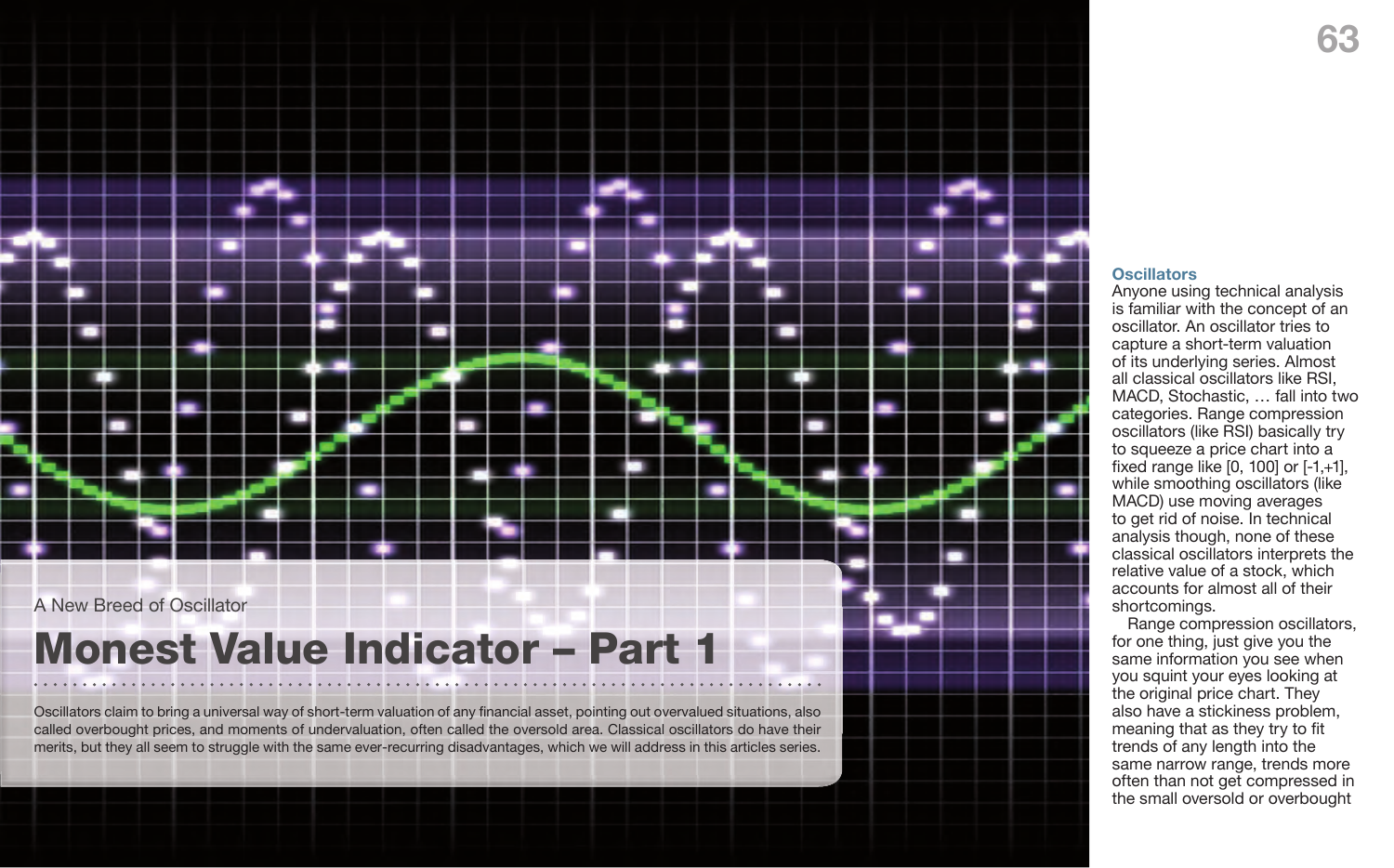

In Figure 1 you can see the Monest Value Indicator next to the classic oscillators MACD and RSI. Rounded rectangles and circles show false positives, i.e. false or dubious signals. Rectangles show good signals (true positives). As a first exhibit it seems as if the Monest Value indicator has more accurate and sharper, i.e. clearer signals.

Source: www.chartmill.com

zones. This gives extended overbought or oversold signals, while the trend just marches on, making those signals as good as useless. Smoothing oscillators, moving averages being their primary building blocks, have the same lagging(°)\* problems any good old fashioned moving average has.

To make things worse, they all need parameters which leave them open to a lot of subjectivity both in their usage as well as their interpretation. This also puts traders back testing these oscillators in harm's way, as they might fall victim to curve fitting. This lack of transparency is seen in the myriad ways they are used, while in fact they are often nothing more than a small, distorted, version of the original price chart.

Well, that was not such a nice description of one of the most popular families of indicators in technical analysis, now was it? This leaves us with the simple question: can we cope with the lag, stickiness and subjectivity, to come up with a better oscillator? The answer is yes and the solution to this problem of building such an oscillator lies in the statistics of what short-term value really is.

#### **Universal Value**

Value, and its relation to price, is a matter of future price gain.

basis and develops software at his website tools.monest. Dirk Van Dycke has been actively and independently studying the markets since 1995 with a focus on technical analysis, market dynamics and behavioural finance. He writes articles on a regular some of which are available net. Holding master degrees in both Electronics Engineering and Computer Science, he teaches software development and statistics at a Belgian University. He can be reached at dirk@monest.net.

Future prices will emerge from what other people do after your order gets filled. Any transaction is an agreement over current price with a disagreement over future prices. Or as Buffett puts it: price is what you pay, value is what you get. If value for us is determined by future transactions, it cannot be known the moment we put in our order. Only afterwards will it become clear as the position starts showing us a profit or a loss.

Though future long-term value may be estimated by fundamental analysis, short-term future value depends mostly on the perception of those people closely watching the most recent price action. That is, people just having their order filled or wanting to put one in. Consensus and our perception of value, after all, originates from comparing things to each other. And previous prices are the closest thing to compare price with, both in time and in place (on a chart).

So we need to start building our oscillator on the premise of people changing their perception as prices change. First and foremost, when a higher candle is established with regards to the previous one, the perception of people close to the action, will be that the stock got more expensive. Now if it keeps going up, perception will change to too expensive and a gamblers fallacy

### Dirk Van Dycke